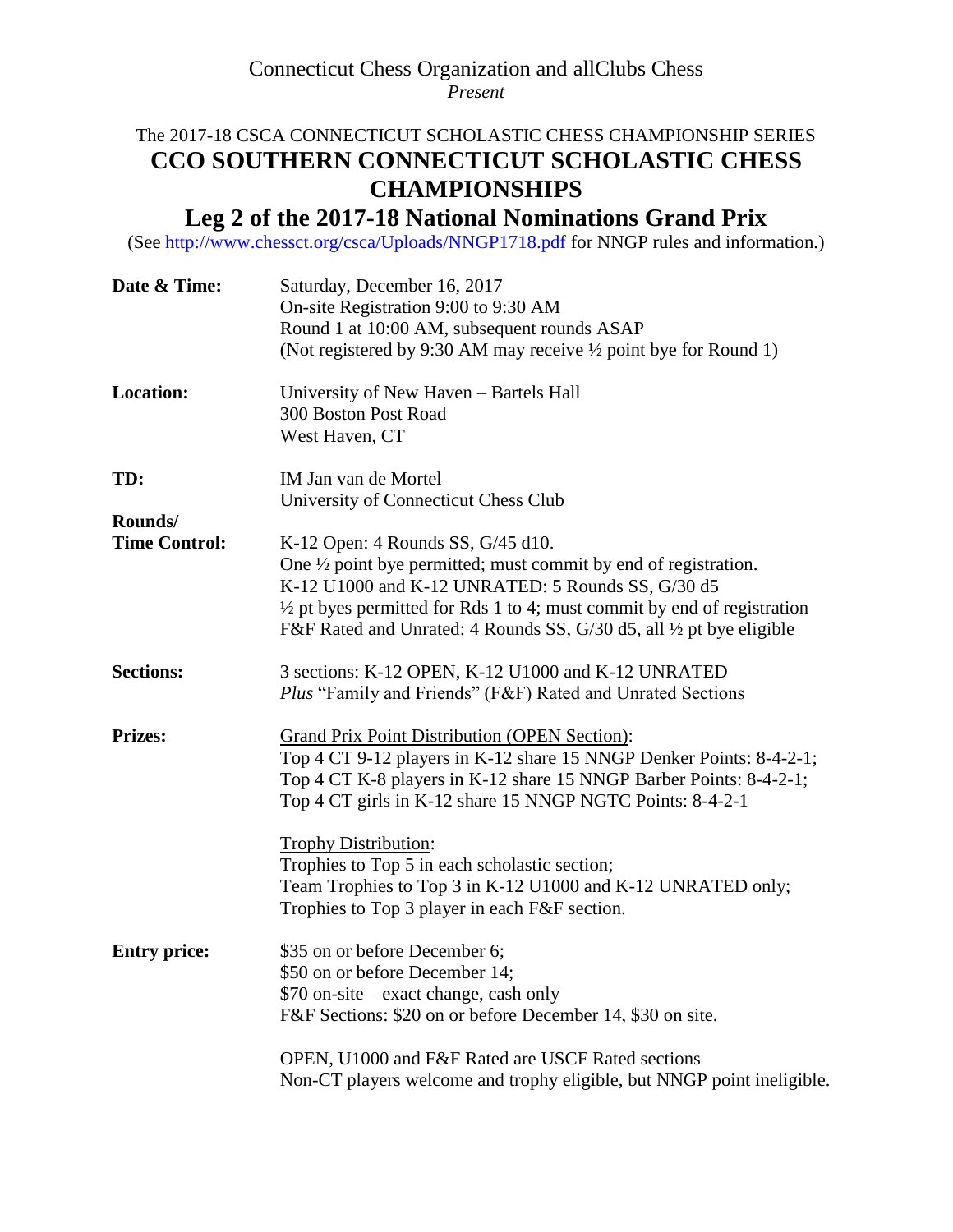#### **Notes:**

- (1) Event proceeds will benefit Connecticut scholastic chess development.
- (2) A limited number of **team rooms** are available at this venue. Please contact Alexander Lumelsky at [alexander.lumelsky@gmail.com](mailto:alexander.lumelsky@gmail.com) for pricing and reservations.
- (3) Award ceremony is anticipated by 4:30 PM for lower sections.
- (4) Participation certificates will be distributed to all players.
- (5) Grand Prix point recipients will receive point confirmation from the CSCA Tournaments Coordinator via letter or certificate.
- (6) Post-event NNGP point standings will be published on CSCA website at [www.chessct.org.](http://www.chessct.org/)
- (7) F&F participants receive CSCA membership with voting rights in Board elections (scholastic players receive membership without voting rights). Membership expires one year from event. Repeat F&F participants extend membership to 1 year from most recent participation.
- (8) CSCA Membership available for non-participants on site (only \$5 per year).

```
---------------------------------------------------------------------------------------------------------------------
```
### *E-mail and PayPal Registration Option*

E-mail CCO with "NNGP 2" in the Subject line at [CCO\\_Registration@yahoo.com](mailto:CCO_Registration@yahoo.com) your registration info as follows:

**USCF ID (if any) and USCF expiration date (if any) Name Date of Birth and Age School Name, Town and State Grade Section Bye request, indicating which round(s) (if any) Address Phone No. If donating to CCO, please indicate amount and purpose (donation to CCO or contributing to entry/USCF ID of player in need).** *In 2016-17, CCO donated equipment, provided financial assistance for chess programs and students in need, reduced and waived entry fees to state-level tournaments and funded USCF memberships for players in need. In 2017-18, CCO plans an even greater scholastic outreach campaign with new programs, clubs and support. Thank you for considering a donation.*

Please provide complete information and do not miss/skip items, indicating "N/A" or "none" where appropriate. Please do not forget to indicate "NNGP 2" in the Subject line.

Coaches, team managers and parents with siblings can combine their registration email to include all players in one e-mail, but must complete all information for each player separately in consecutive order (list all info for player 1, then all info for player 2, etc.).

After completing the registration, you can log into your PayPal account and send payment to "CCO Registration@yahoo.com". Or you can request with your registration email that an invoice be sent to you via email from PayPal/CCO for the amount of your entry fee and donation, if any. Payment can be made via PayPal or credit card.

Your entry is not accepted until payment is received. If you are attempting to make one of the registration fee deadlines, your email will extend the entry deadline for 24 hours, pending payment. Entries received via email on December 15 will be subject to on-site entry fee and payment.